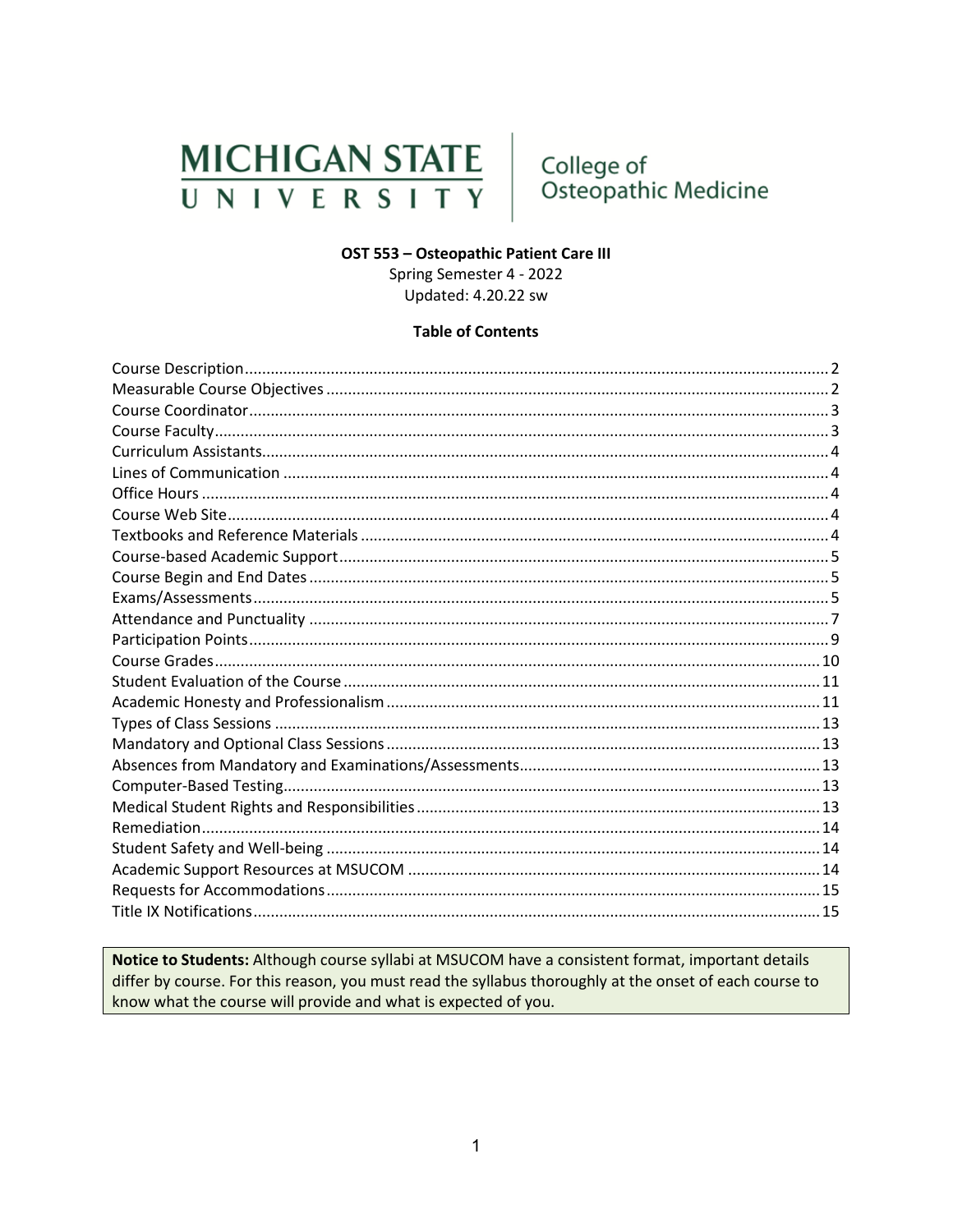# **Section 1 – Course Information**

# <span id="page-1-0"></span>**Course Description**

Osteopathic Patient Care (OPC) is a 3- credit hour course, which is part of a five-course sequence (OST 551-555) that incrementally and longitudinally exposes osteopathic medical students to key components of the seven Osteopathic Core Competencies:

- 1. Osteopathic Principles and Practice
- 2. Medical Knowledge
- 3. Patient Care
- 4. Interpersonal and Communication Skills
- 5. Professionalism
- 6. Practice-Based Learning and Improvement
- 7. Systems-Based Practice

# [AACOM Competencies link](https://www.aacom.org/ome/profdev/occ/successful-practices)

# <span id="page-1-1"></span>**Measurable Course Objectives**

The American Osteopathic Association has identified osteopathic core competencies (OCC) essential for practice as a future osteopathic physician [\(reference\)](https://www.aacom.org/docs/default-source/core-competencies/corecompetencyreport2012.pdf?sfvrsn=4). These are embedded throughout programmatic objectives and curriculum. The curricular structure also encourages proficiency in the Core Entrustable Professional Activities (EPAs) for Entering Residency as defined by the Association of American Medical Colleges to help build toward that future phase of the journey toward medical practice [\(reference\)](https://store.aamc.org/downloadable/download/sample/sample_id/66/). By the end of this specific course, learners should be able to achieve the following objectives within each competency domain indicated:

# **Interpersonal and Communication Skills**

- 1. Demonstrate effective communication including documenting a clinical encounter in the patient record using the SOAP process and providing an organized verbal presentation of a clinical encounter. *(Documentation/Communication - EPA 5, EPA 6)*
- 2. Communicate effectively with the patient in order to establish a diagnostic impression and ascertain the nature of the concern or complaint. *(Eliciting information)*
- 3. Develop, maintain, and conclude the therapeutic relationship while demonstrating competence in the rapport-building functions of the medical interview. *(Rapport building)*

# **Medical Knowledge**

**1.** Apply knowledge of anatomical and physiological structure and function to differentiate between normal and abnormal physical examination findings. *(Biomedical Science - Anatomy/Physiology)*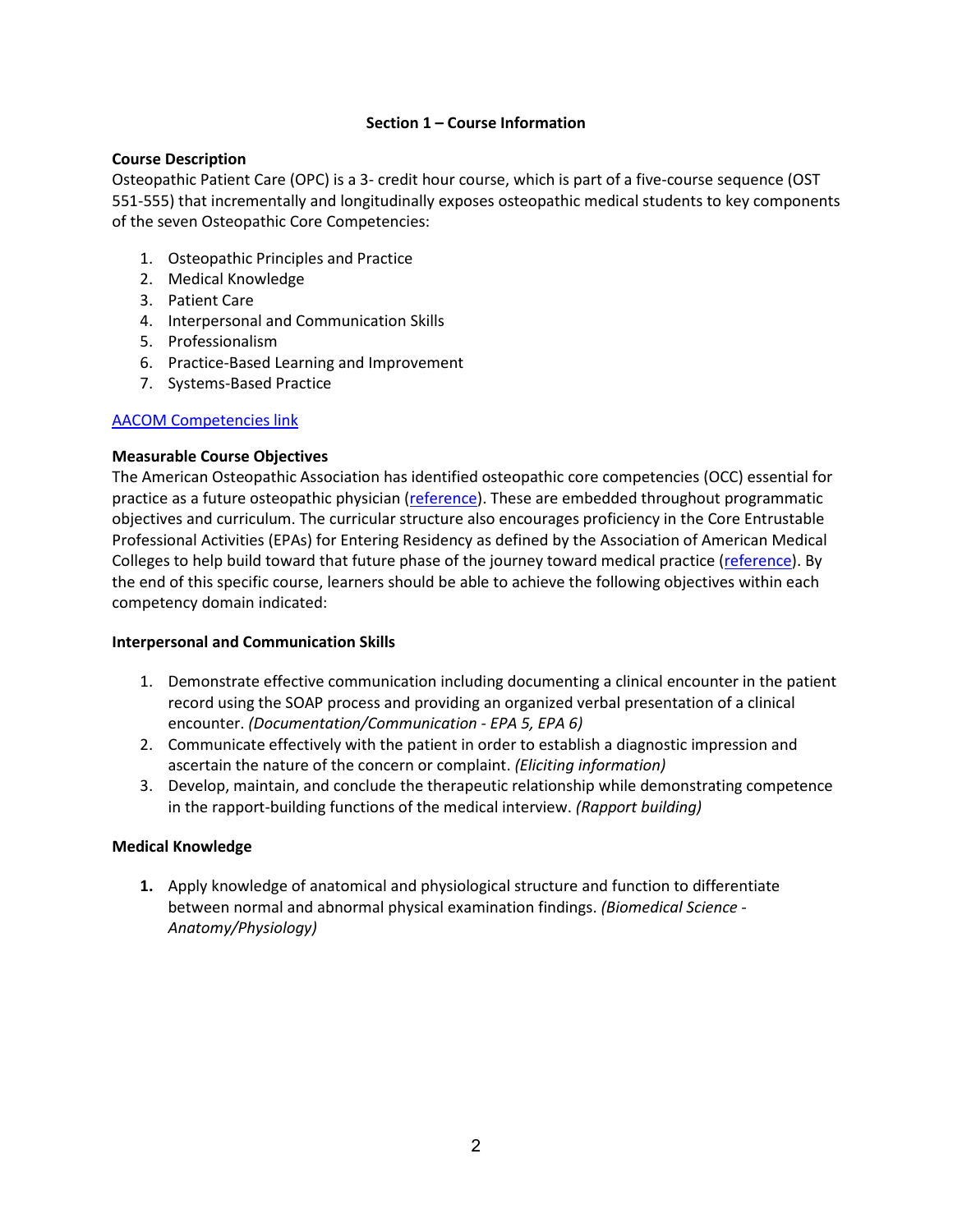# **Osteopathic Principles, Practice, and OMM**

1. Apply knowledge and skills related to osteopathic principles and practice to a patient care plan in a clinical simulation or case discussion. *(OPP Principles/Integration)*

# **Patient Care and Procedural Skills**

- 1. Gather accurate, essential data from all sources, including the patient, secondary sources, medical records, and physical examination (including osteopathic structural examination) for selected clinical presentations. *(Data Gathering - EPA 1)*
- 2. Recommend and interpret common diagnostic and screening tests using evidence-based and cost-effective principles. *(Diagnostic Testing - EPA 3)*

### <span id="page-2-0"></span>**Course Coordinator**

*(Note - Preferred method of contact is shown in italics)* Name: Bret Bielawski, DO Phone: 586-263-6721 *Email: [bielaws2@msu.edu](mailto:bielaws2@msu.edu)* (preferred method) Address: 217-9 UC4, MUC – 44575 Garfield Road, Clinton Twp. MI 48038

### **Osteopathic Patient Care Series – Course Administration**

| <b>Name</b>         | <b>Phone</b>   | Email          |
|---------------------|----------------|----------------|
| Sarah Weitz, MS, RD | (586) 263-6836 | sweitz@msu.edu |

### **Osteopathic Patient Care Series – Course Leadership**

| <b>Name</b>         | <b>Phone</b>   | Email                   |  |
|---------------------|----------------|-------------------------|--|
| Lauren Azevedo, DO  |                | azevedol@msu.edu        |  |
| Sarah Weitz, MS, RD | (586) 263-6836 | sweitz@msu.edu          |  |
| Bret Bielawski, DO  | (586) 263-6731 | bielawskibret@gmail.com |  |
| Jason Gumma, DO     | (248) 939-7117 | jasongumma@gmail.com    |  |

### <span id="page-2-1"></span>**Course Faculty**

| <b>Name</b>                  | <b>Email</b>         | <b>Site</b> |
|------------------------------|----------------------|-------------|
| Jason Beckrow, DO            | beckrowj@msu.edu     | EL          |
| Richard Bryce, DO            | brycer1@msu.edu      | <b>DMC</b>  |
| Michael Burry, DO            | burrymic@msu.edu     | <b>DMC</b>  |
| Nikolai Butki, DO            | butkinik@msu.edu     | <b>DMC</b>  |
| Emily Casterline, DO         | casterl7@msu.edu     | <b>DMC</b>  |
| William Dunker, DO           | dunker@msu.edu       | EL.         |
| Bernadette Gendernalik, DO   | bgendern@msu.edu     | <b>MUC</b>  |
| Craig Gudakunst, DO          | gudakun1@msu.edu     | EL          |
| Sarah Haidar-El-Attrache, MD | shaidar-@dmc.org     | <b>DMC</b>  |
| Mary Jordan, DO              | jordanm7@msu.edu     | <b>DMC</b>  |
| Lisa LePain, DO              | oliveril@msu.edu     | EL          |
| Marjan Moghaddam, DO         | marjanm999@gmail.com | <b>DMC</b>  |
| Jill Moschelli, MD           | sadoski@msu.edu      | EL.         |
| Tolam Nguyen, DO             | nguyen59@msu.edu     | EL          |
| Robert Norris, MD            | norrisro@msu.edu     | EL          |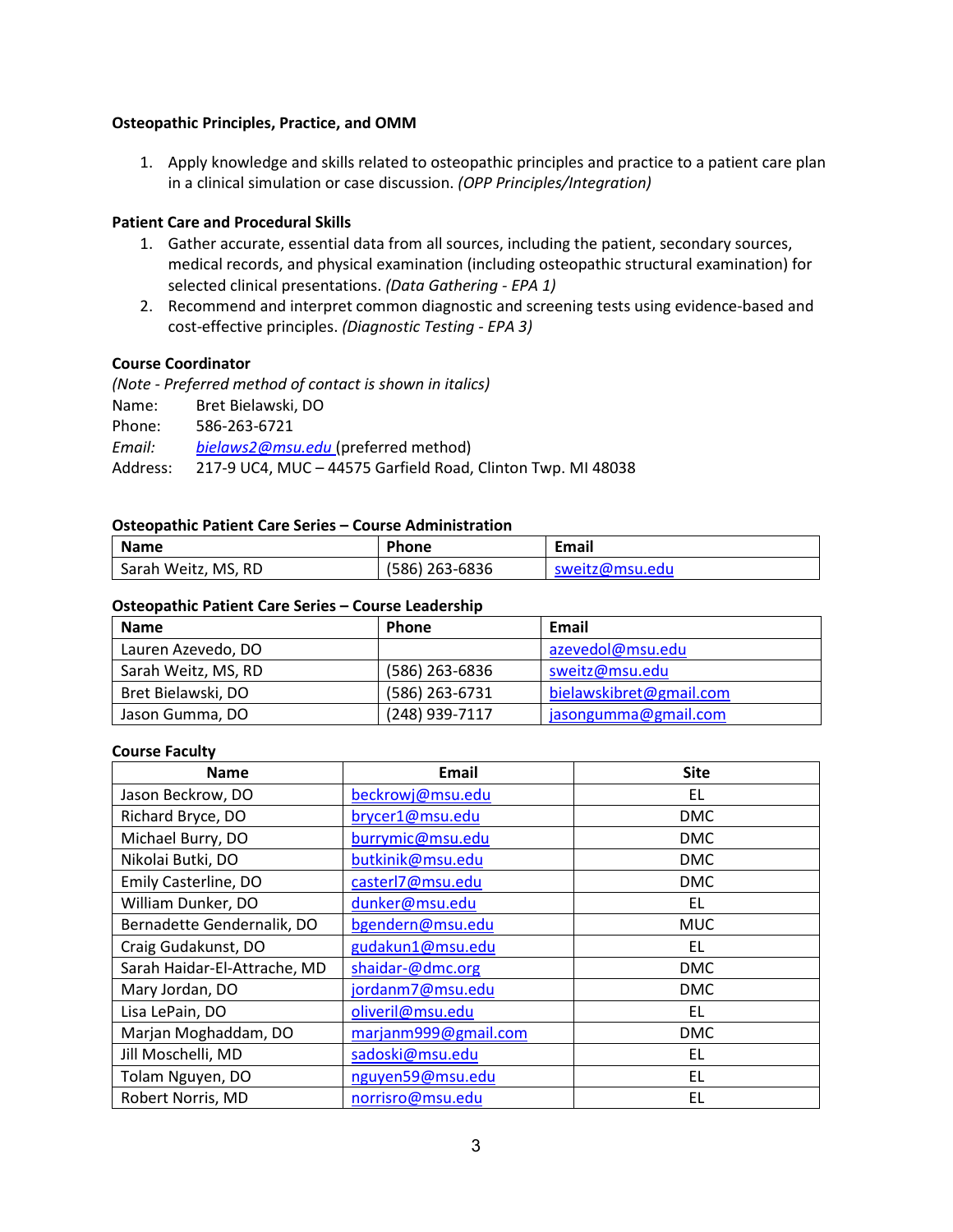| Christopher O'Connell, DO  | oconne27@msu.edu     | <b>MUC</b> |
|----------------------------|----------------------|------------|
| Carrie Palazzolo, DO       | palazz41@gmail.com   | <b>DMC</b> |
| Haley Pope, DO             | popeh@msu.edu        | <b>MUC</b> |
| Victoria Torgler, DO       | torglerv@msu.edu     | <b>MUC</b> |
| Kirsten Waarala, DO        | waarala@msu.edu      | EL         |
| Erik Weitz, DO             | erik.weitz@gmail.com | <b>MUC</b> |
| Abraham Wheeler, MLIS, MTS | awheeler@msu.edu     | EL         |

# <span id="page-3-0"></span>**Curriculum Assistants**

| <b>Site</b>  | <b>Name</b>            | Email            | <b>Phone</b>     |
|--------------|------------------------|------------------|------------------|
| East Lansing | Patty Roberts          | robe1204@msu.edu | (517) 204-4803   |
| <b>DMC</b>   | Donna Stern            | sterndon@msu.edu | $(313) 578-9667$ |
| <b>MUC</b>   | Simone Jennings - LEAD | si@msu.edu       | (586) 263-6746   |

# <span id="page-3-1"></span>**Lines of Communication**

- **For administrative aspects of the Course: contact the course coordinator.**
- For content questions relating to a specific lecture or topic: contact the faculty presenter for that specific portion of the course or your SE MI on-site instructor.
- **For absences/missed exams (see excused absence information below)**
- **Please set your notifications in D2L to immediate to receive posted News announcements. You may** choose to receive notifications by email or SMS.

### <span id="page-3-2"></span>**Office Hours**

Questions concerning the course may be discussed individually by making an appointment with the Course Coordinator, Dr. Bret Bielawski, 217-9 UC-4, MUC, by phone at (586) 263-6731 or via e-mail: [bielaws2@msu.edu.](mailto:bielaws2@msu.edu) The course coordinator is generally available Wednesday or by appointment.

# <span id="page-3-3"></span>**Course Web Site**

The URL for the Course website is: [https://d2l.msu.edu](https://d2l.msu.edu/)

# <span id="page-3-4"></span>**Textbooks and Reference Materials**

### **Required**

Bickley, Lynn S., et al. (2020) Bates' Guide to Physical Examination and History Taking, 13<sup>th</sup> edition. Lippincott, Williams & Wilkins. [Digital copy of Bates 13th edition](https://meded-lwwhealthlibrary-com.proxy1.cl.msu.edu/book.aspx?bookid=2964)

### **Recommended**

• Coulehan, John and Block, Marian (2006) *The Medical Interview*, 5th edition. F.A. Davis Company. ISBN-13: 978-0803612464 Digital copy of The Medical Interview 5<sup>th</sup> edition

These books are also available for free through the MSU Library electronic resources.

There is not a course manual for OST553. However, updates and additional documents or worksheets will be posted on D2L with a notification sent to students. It will be the student's responsibility to update their course materials. Materials (e.g., description of learning events, checklists, handouts, etc.)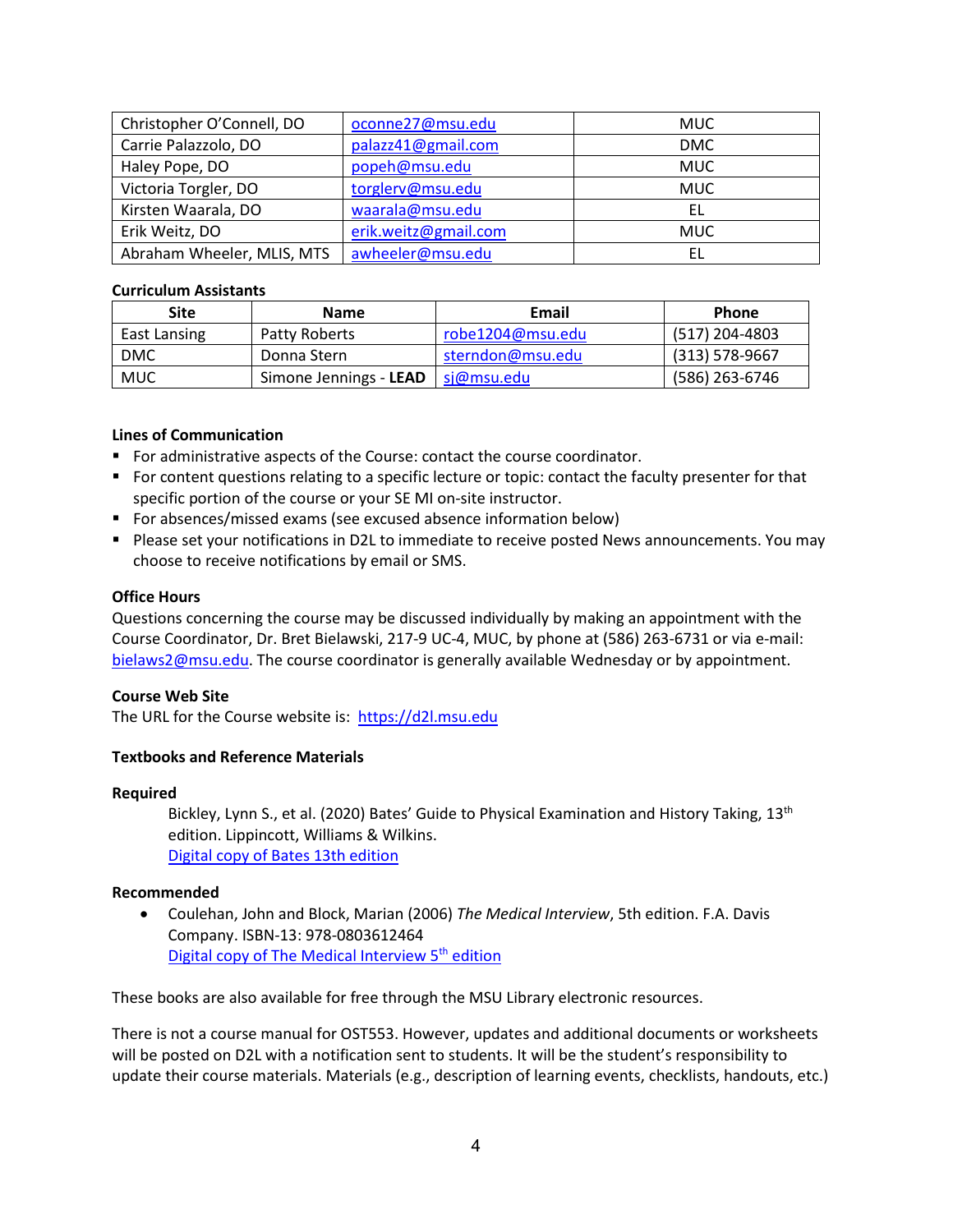will be available on D2L (Modules >> Week 1, Week 2, Week 3, etc.) or in the Course Media Gallery. Students are expected to check D2L.

# **Required Medical Equipment**

You are required to have the following medical equipment for this course. *Bring all your medical equipment to every group session.*

- Digital wristwatch with seconds display or analog wristwatch with second hand
- Hand sanitizer
- Diagnostic Set that includes:
	- o Working Power handle (charged lithium ion or C-cell),
	- o Otoscope,
	- o Ophthalmoscope
- Hand Aneroid Blood Pressure Kit w/Adult & Child Cuffs (Sphygmomanometer)
- Pocket Eye Chart
- Babinski Neurological Hammer
- Peripheral Neuropathy Screening Device (Monofilament)
- C-128 Tuning Fork
- Digital Thermometer & Covers
- Stethoscope with bell and diaphragm
- Cloth Measuring Tape
- EKG Caliper
- Wrapped tongue depressors, cotton balls, paper clips, toothpicks

# **BRING MEDICAL EQUIPMENT AND BATES' TEXTBOOK TO ALL GLEs**

More portable versions of the Bates' textbook are available and would be acceptable for use during the GLE sessions (i.e., Bates' for the iPad and/or Pocket Bates').

# <span id="page-4-0"></span>**Course-based Academic Support**

The course faculty are here to facilitate your learning. Please feel free to contact the Course Coordinator with any personal issues you may have involving this course. Additional academic support resources can be accessed through MSUCOM Academic and Career Guidance and MSUCOM Personal Counseling.

# <span id="page-4-1"></span>**Course Begin and End Dates**

OST553 begins on May 17, 2022, and ends on July 29, 2022. See addendum for detailed daily course schedule.

# <span id="page-4-2"></span>**Exams/Assessments**

The successful achievement of learning objectives will require knowledge and skills acquired in other portions of the overall MSUCOM educational program. Students will be expected to apply concepts and vocabulary learned in other courses to problem-solving for exams/assessments in this course.

To maintain security of assessments, you may NOT post questions on the discussion board regarding exam questions or quiz questions. Kindly email your questions to the course coordinator.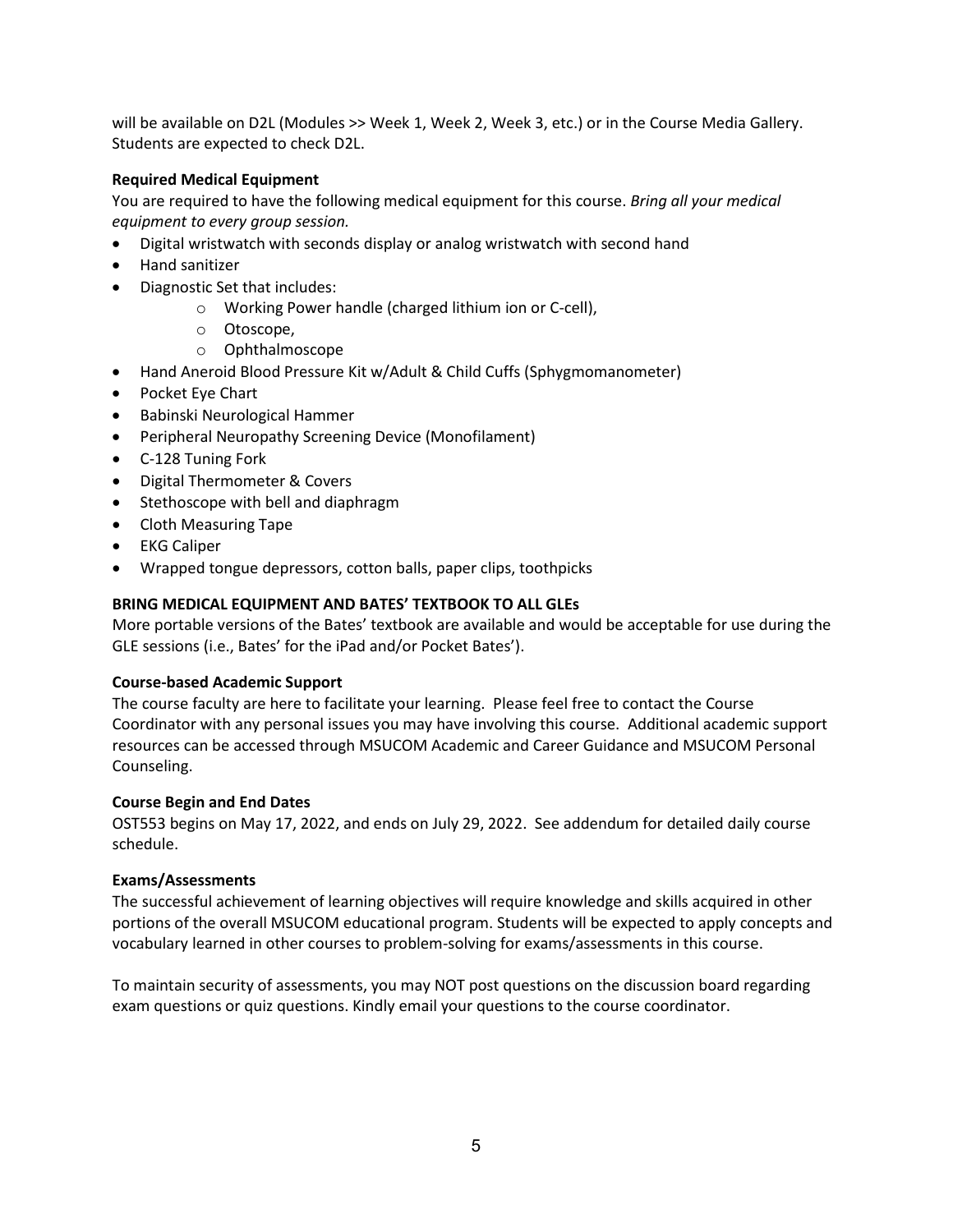| <b>Assessments</b>                                                        | <b>Projected Points</b> | <b>Material to be Covered</b>                                                                                 |
|---------------------------------------------------------------------------|-------------------------|---------------------------------------------------------------------------------------------------------------|
| <b>Peer Clinic Documentation</b><br>(Peer Clinics 6 total, 5 pts<br>each) | 30                      |                                                                                                               |
| <b>NMS Skills Check-offs</b><br>(3 total, 10 points each)                 | 30                      | <b>NMS exam skills</b>                                                                                        |
| <b>Transitional Clinical Evaluation</b><br>(OSCE)                         | <b>Pass or Fail</b>     | Data Gathering and PE Skills,<br>developing differential diagnoses<br>of abdominal symptoms,<br>documentation |
| <b>Participation Points</b>                                               | 20                      | See Participation Points section of<br>syllabus                                                               |
| <b>Total Course Points</b>                                                | 80                      |                                                                                                               |

\*no late or make-up quizzes, assignments, or learning event session activities will be accepted

# **Dress Code**

- Students are expected to project a professional image. Clothes should be clean and in relatively good condition. No offensive clothing.
- Personal hygiene: clean and well-groomed, no cologne or perfume, fingernails trimmed and clean
- PPE must be worn in accordance with current University and CDC guidance.
	- Please be aware that PPE expectations may evolve through the semester and may be different at each campus depending on local requirements.
	- Peer clinics, PE checkoffs, and OSCEs are simulated healthcare settings, and as such, PPE requirements will align with the CDC's guidance for healthcare settings. (i.e., we may still require masks for these events, even if masks are no longer required in University buildings in general).

# **Virtual Events:**

- For most virtual classes, casual attire is appropriate. Please be advised that your camera must be turned on during class, and dress accordingly.
- If a patient will be present (patient presentations, patient panels, etc.), business casual is appropriate.

# **In-person GLEs:**

• For any events where students will be practicing physical exam maneuvers on one another: wear loose-fitting, unrestrictive clothing (e.g., athletic wear) or scrubs to facilitate physical exams. Sleeveless undershirts, camisoles, or sports bras may be worn underneath to individual preference. When lower extremities are to be examined, please be sure your pants will roll up above the knee (i.e., avoid leggings or joggers that will not roll up far enough).

# **Standardized Patient Encounters:**

(Standardized Patient Encounters include OSCEs, standardized patient interviews, and standardized patient exams)

- Short white coat with nametag must be worn, even if the encounter is virtual
- Professional attire- dress as you would if you were seeing patients in an actual clinic- if you aren't sure what this means, please speak to course leadership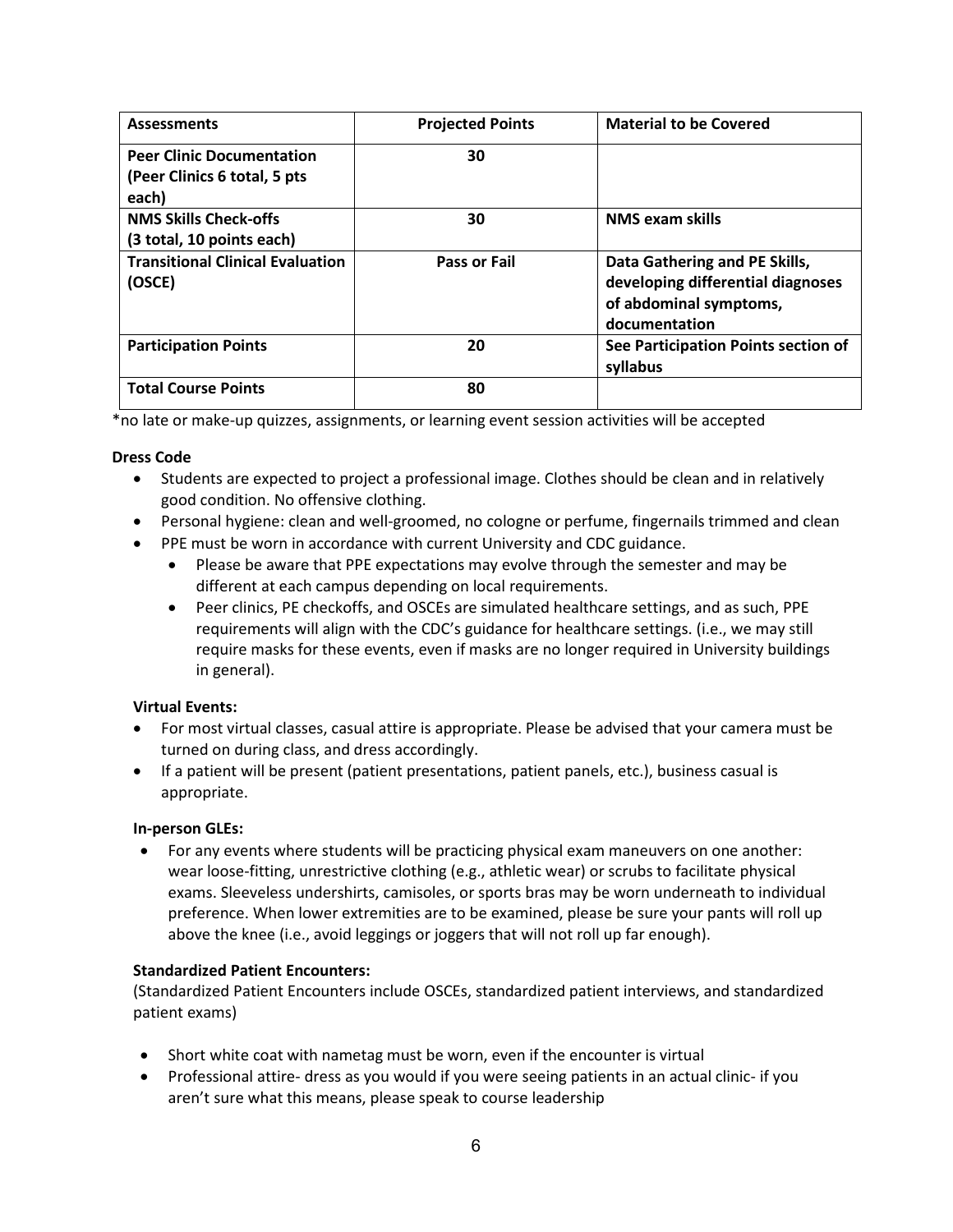- No open-toed shoes
- If your simulated patient encounter is immediately before or after your scheduled OMM lab, you may wear scrubs with your white coat.
- During the COVID-19 pandemic, scrubs are an acceptable alternative to business casual attire. They should be clean and not overly wrinkled, and white coat is still to be worn.

# <span id="page-6-0"></span>**Attendance and Punctuality**

**Attendance and punctuality are professional expectations of medical students.** Many of the learning events in OPC are participatory and require the presence of the student.

**BRING YOUR MSU ID TO ALL EVENTS.** Students may be required to show a valid photo ID to verify identity.

Attendance will be taken and documented for **ALL of the following events:**

- OPC group learning events (GLEs),
- OPC patient panel presentations,
- OPC examinations including written exams, practical exams, competency evaluations and OSCEs,
- OPC standardized patient encounters (e.g., simulated patient interviews and clinic experiences),
- Clinical Development Workshops,
- OPC live/broadcast lectures (ILEs) (see schedule for details)

Attendance will be documented via REEF polling, Zoom login data, or a sign-in sheet. Each student is responsible for documenting the student's on-time attendance by signing an attendance sheet or using the student's registered REEF polling device. Sign-in sheets for mandatory in-person lectures will be picked up 10 minutes after the start of class. Attendance at mandatory Zoom meetings or webinars will be recorded by Zoom login data, so it is crucial that students log in to these sessions using their MSU credentials so that attendance can be verified.

- If you are having difficulty logging in to a mandatory virtual event, you are responsible for emailing your site CA immediately (prior to the 10-minute attendance cutoff) to notify them, but continue attempting to log in.
- If the student does NOT document the student's attendance in the proper manner, the student is considered **absent** for the event, regardless of whether or not the instructor or classmates can verify your attendance.
- If a student is more than 10 minutes late for an event, they will be considered absent.
- Falsification of an attendance record (e.g., signing in for someone other than oneself or signing in and then leaving the session early) will be considered an instance of professional misconduct equivalent to academic dishonesty (e.g., cheating). This is considered a serious situation and may result in dismissal from the college. See MSUCOM policy regarding academic dishonesty and professionalism.

# **Participatory sessions**

(Clinical Development Workshops, GLEs, quizzes, patient panel presentations, ILEs)

If a student is unable to attend a participatory session, the student may apply for an excused absence**.** Supporting documentation will be required.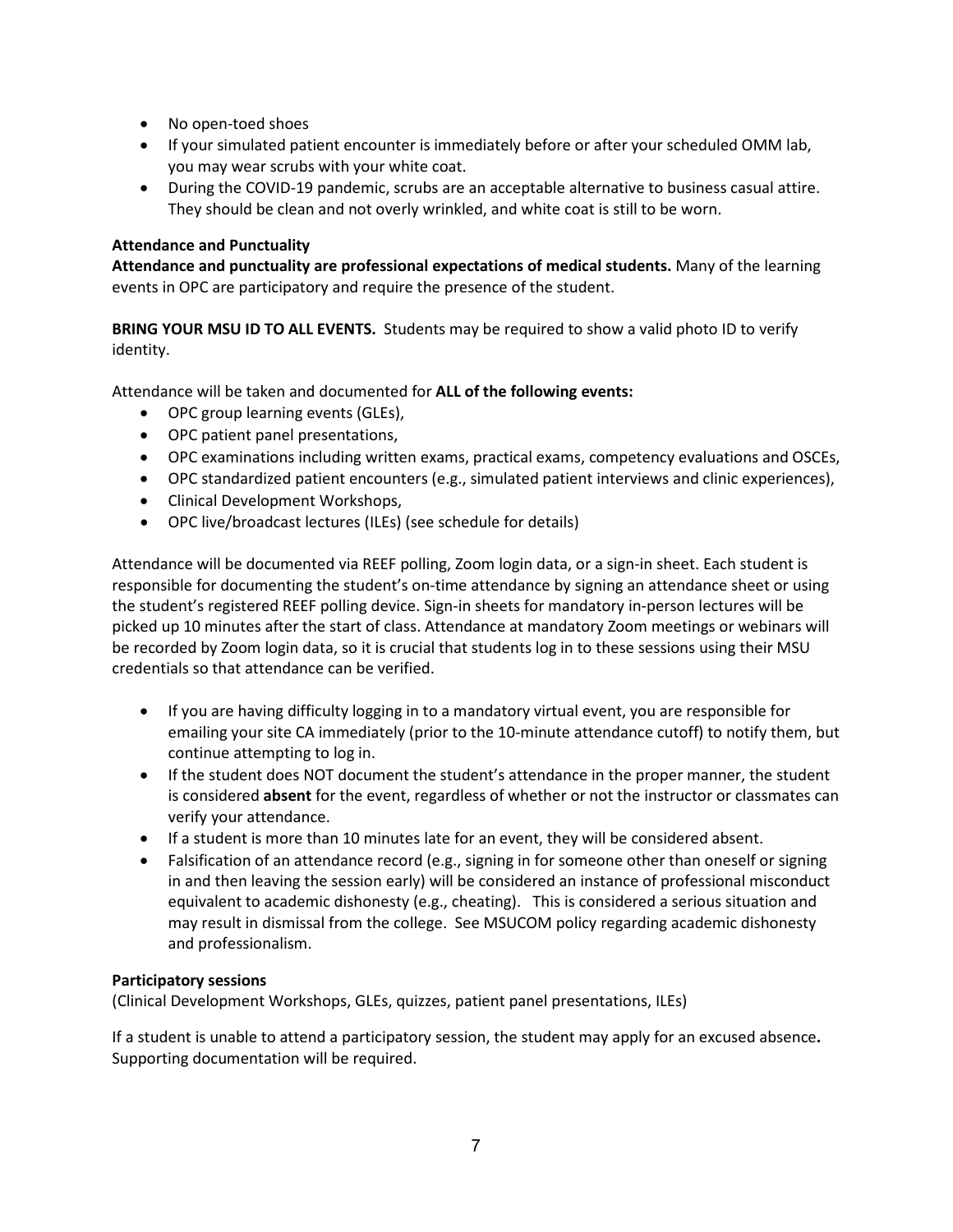**There are** *NO* **make-up activities or points for missed participatory sessions** *for any reason***.** If a session is missed for any reason, the student is expected to discuss that session with classmates who were present, and the student is responsible for all material covered in the session. The faculty will not provide alternate or additional participatory sessions.

**Each student is responsible for active learning and assignments during the sessions.** This includes participation in group discussions, REEF Polling sessions, designated activities, and/or handing in paper/electronic assignments.

- If the student does NOT hand in the paper/electronic assignment AND/OR participate in at least one REEF polling question during the session AND/OR participate in group or individual activities, the student will **not receive any points for that session/event.** *Please note*, forgotten or improperly registered REEF polling devices will result in forfeiture of points for the session/event.
- Connectivity to your class sessions is vital. If you lose connection, please re-enter the room by any means possible – phone, tablet, etc. Email your curriculum assistant by the end of the class so your issue can be documented.
- Masks are required while in a campus building and will be mandatory during GLEs.

# **Exams, Competency Evaluations, OSCEs and Appointments with Standardized patients**

If a student is unable to attend **a written exam**, the student must submit a request for an excused absence**.** Supporting documentation will be required. With an excused absence, the student will be eligible to take a make-up exam. Without an excused absence, the student will NOT be eligible to take the make-up exam and the associated points will be forfeited.

If a student is unable to attend an assigned time for **competency evaluation, OSCE, or appointment with a standardized patient,** the student must obtain an excused absence prior to the scheduled event or within 24 hours after an emergency situation. Supporting documentation will be required. With an excused absence, the student is eligible to complete a make-up experience. Without an excused absence, the student will NOT be eligible for a make-up experience AND will lose all participation points AND the associated points for the assignment will be forfeited.

If you become ill **PRIOR** to starting or **DURING** your Standardized Patient encounter, please have the administrator of the event (LAC personnel in EL or the CAs in DMC/MUC) contact a course coordinator immediately. You will be required to obtain supporting documentation from a physician stating that you were unable to complete the testing. This documentation is required within 24 hours of your scheduled event. If documentation is not received within 24 hours, your score will be based on the portion you completed out of the total number of points possible on the assessment. If the standardized patient encounter occurs during the semester, you will be provided a make-up experience or corrective action assessment to complete before the end of the semester. If the standardized patient encounter occurs at the end of the semester and time permits, you will be assigned another time or be given an incomplete. The make-up encounters/corrective actions will be scheduled as soon as scheduling is possible.

The designated time with the standardized patient is all that you have with the patient. If you leave the exam room during the designated time (for any reason), you will not be allowed to re-enter the exam room.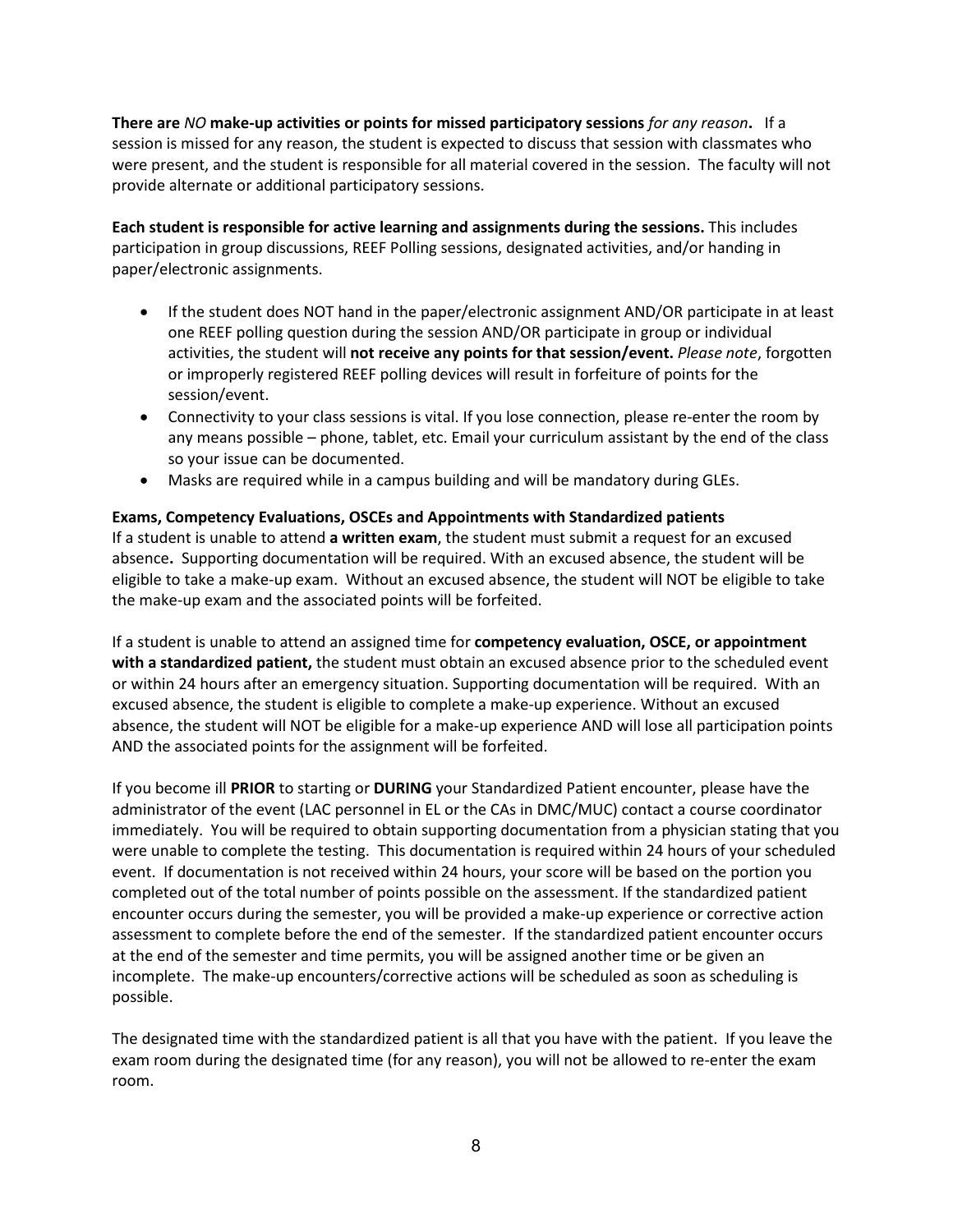D2L Quizzes will be opened for a specified period of time. Once the quiz(zes) are closed at the indicated time on the course schedule, they will not be reopened. It is your responsibility to ensure your quiz was submitted (e.g. received an email from D2L regarding successful submission).

If you have an emergency situation, you must notify the course coordinator(s) within 24 hours following the event to request an excused absence.

# **Requested changes to GLE schedules**

If you have a preplanned event that you will be seeking to switch GLE/lab times with a classmate, you must submit this request at least 2 weeks prior.

If you need to make a group change request with fewer than 2 weeks' notice, you must identify a fellow student who is both willing and able to make the group change with you, and request this change in writing to your OPC site CA. Requests will be considered up to 24 hours prior to the requested time change.

Schedule changes with fewer than 24 hours' notice cannot be accommodated. Students who are unable to attend their scheduled OPC session should submit an excused absence request form.

# **Requested changes to OSCE schedules**

If you have a preplanned event that you will be seeking to switch OSCE appointment times with a classmate, you must submit this request at least 2 weeks prior.

In the event of fewer than 2 weeks' notice, OSCE appointment change requests will be considered on a case-by-case basis, pending schedule availability.

## **Physical Examinations on Peers**

In this course, students are expected to engage in learning events where you will practice exam skills on each other. These events can include situations where students participate as the "physician" (where their skills are being assessed) and as the "patient" (allowing for the other student to have their physical exam skills assessed).

In these events, it is possible for the student acting as a "patient" to request the student serving as the "physician" be a specific gender. If that request is not honored at the time of the event, we will reschedule or otherwise correct the error at no penalty to either student.

This accommodation does not apply to events where students will be performing physical exams on simulated patients or other applicable events (e.g. a student will NOT be able to request that they are only ever assigned to perform physical exams on females, etc.).

# <span id="page-8-0"></span>**Participation Points**

# **Medical students are expected to participate in all course events.**

Each student starts with twenty (20) points toward the OPC final course grade for demonstration of participation.

Behaviors that will result in loss of participation points: Unacceptable student behaviors include, but are not limited to: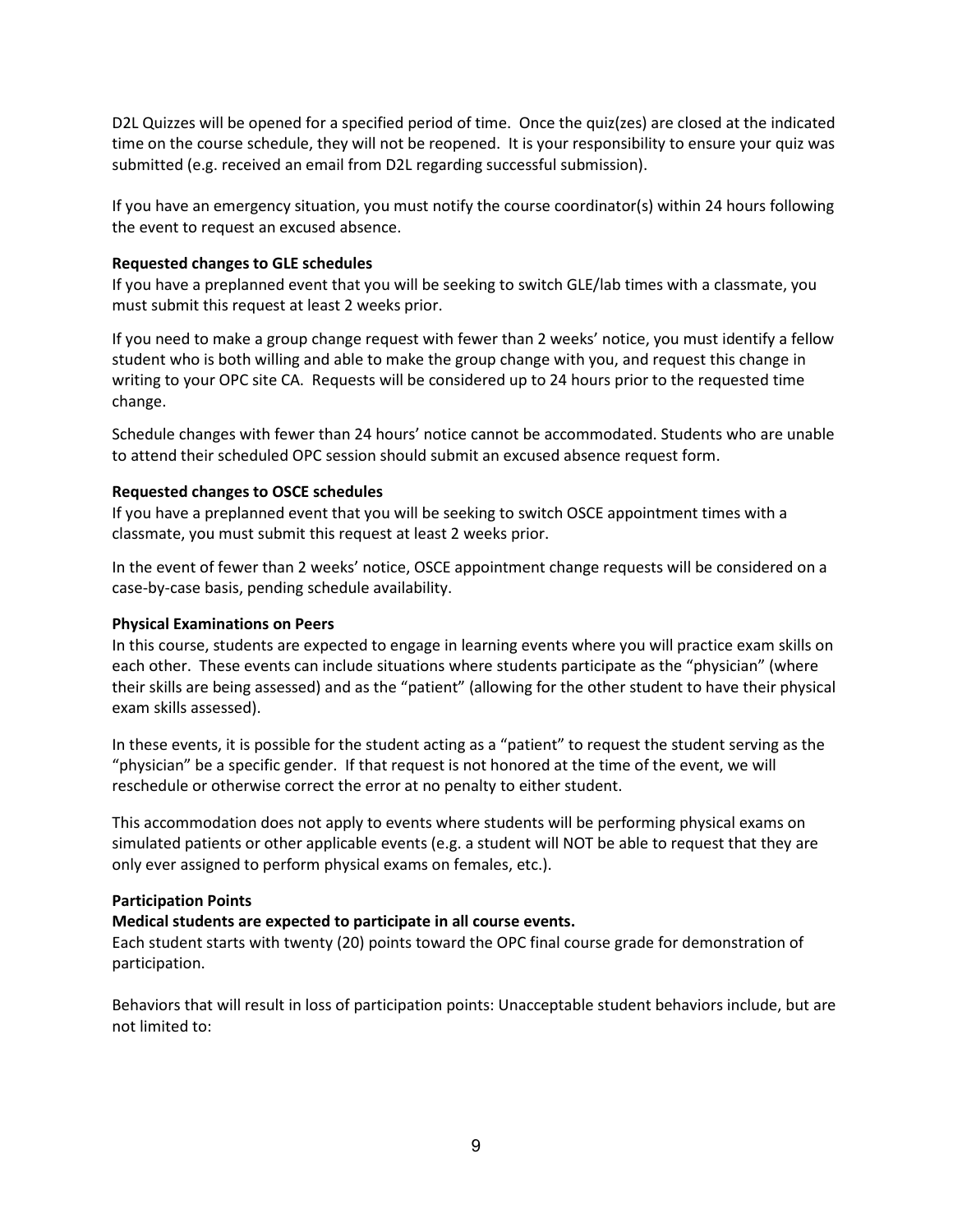|                | <b>Participation Issue</b>                                                           | Points deducted per<br>instance |
|----------------|--------------------------------------------------------------------------------------|---------------------------------|
| п              | Leaving early                                                                        | 2                               |
|                | Being improperly attired (see Dress Code)                                            |                                 |
| $\blacksquare$ | Using a mobile device / phone / computer, unless specifically<br>authorized to do so |                                 |
| ٠              | Being unprepared (e.g., demonstrates ignorance of the session's                      |                                 |
|                | activities, requires significant prompting to get started, etc.)                     |                                 |
| ٠              | Each unexcused absence from a mandatory event                                        | 5                               |
|                | (arrival later than 10 minutes after the start of a session will be                  |                                 |
|                | considered an absence)                                                               |                                 |
| п              | Being unengaged (e.g., stand-offish, non-participatory,                              | 10                              |
|                | uncooperative, disdainful, etc.)                                                     |                                 |
| п              | Being uncooperative or disruptive to the learning environment                        |                                 |
| $\blacksquare$ | Being judgmental or disrespectful of faculty, staff, or peers                        |                                 |
| п              | Missing an OSCE or Standardized Patient encounter without an                         | 20                              |
|                | excused absence (will also result in failure of the missed event)                    |                                 |

Other inappropriate behaviors not directly listed on the table above will be handled at the discretion of OPC Leadership.

Any unprofessional behavior observed by course faculty or staff member, may result in the student being required to meet with the OPC Leadership for discussion and determination of appropriate followup.

*Please make note* that if there are 2 separate events on one day and attendance is taken at both events, this will count as 2 absences.

Participation will be tracked throughout the OPC series.

If you lose your participation points, you will be required to meet with the course coordinator. You may be required to complete a corrective action during or at the end of the semester.

# <span id="page-9-0"></span>**Course Grades**

The course faculty determine the threshold for satisfactory performance in each preclerkship course. Your course grade will be determined by the following formula:

 **P-Pass**—you have achieved a satisfactory level of performance and will receive credit for this course. **ALL** CRITERIA BELOW MUST BE MET TO OBTAIN A "P" GRADE FOR THIS COURSE

# **A "P" will be assigned to any student who:**

- 1. Obtains 70% or more of the total course points **AND**
- 2. Obtains a Pass (P) on the Transitional Clinical Evaluation (OSCE)
- **N-No Grade**—means that you have not achieved a satisfactory level of performance and no credit will be granted for this course.

# **An "N" may be assigned to any student who:**

1. Obtains less than 70% of the total course points,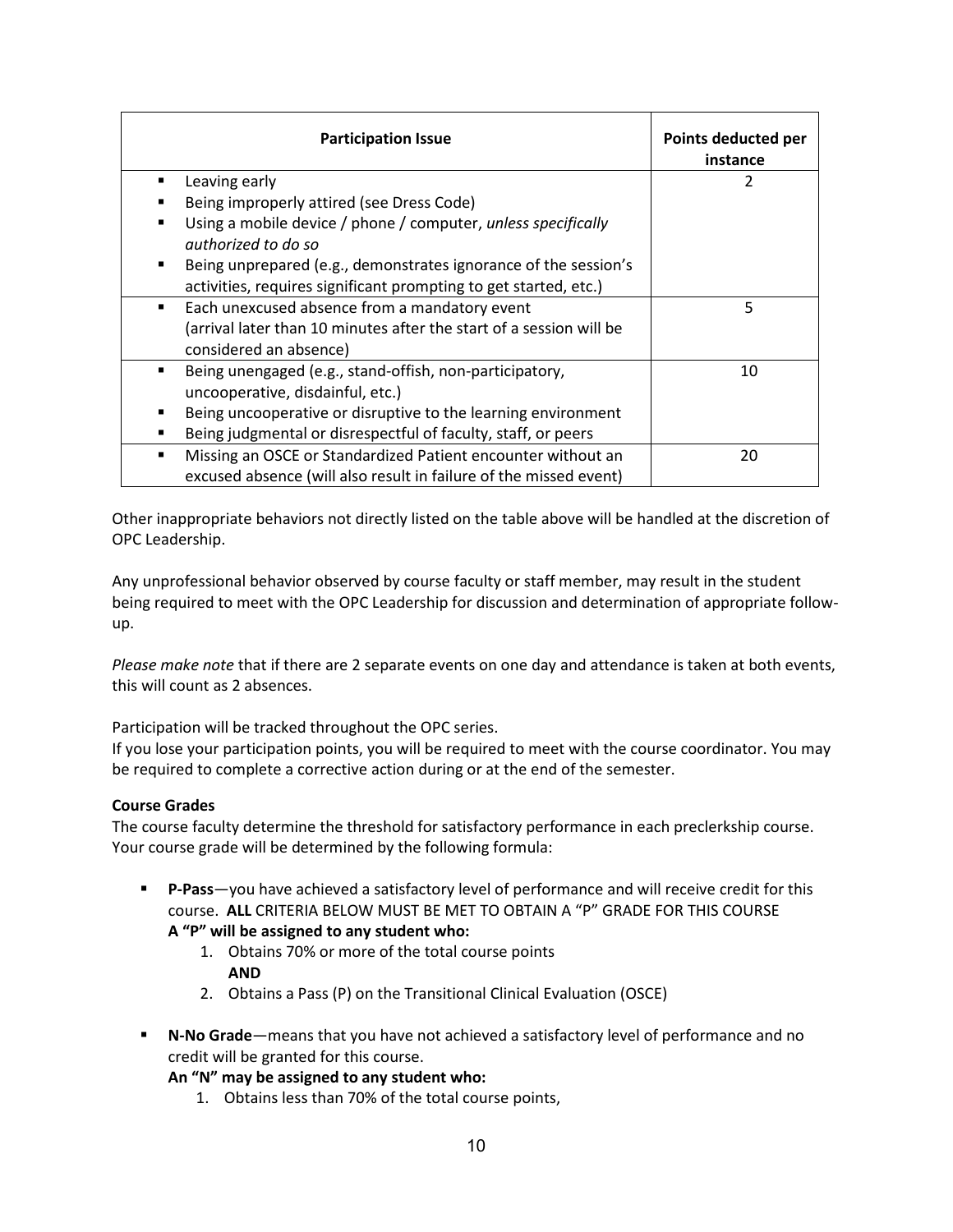**OR**

- 2. Participates in and obtains a Fail (F) on the Transitional Clinical Evaluation (OSCE)\* **OR**
- 3. Fails to satisfactorily complete a required Corrective Action for a missed exam, OSCE or standardized patient encounter
- **Remediation**  If you receive an "N" grade and meet the criteria below, you will be eligible to attempt remediation:
	- $\circ$  If a student fails the course due to a failed Corrective Action for the Transitional OSCE, but earns at least 70% of total available course points, then they are eligible to remediate the course with another OSCE.
	- $\circ$  If a student fails the course due to a total available course point score of less than 70%, but passes the Transitional OSCE, then they are eligible to sit for a remediation exam.
	- $\circ$  If a student fails the Corrective Action for the Transitional OSCE AND earns fewer than 70% of total available course points, they are not eligible to remediate the course.

All remediation exams for semester 4 are scheduled for August 17th and/or August 18<sup>th</sup>. Specific dates for OSCE remediation will be after the end of the semester, individually scheduled at MUC, based on need and availability of resources. Refer to the remediation policy information provided in Section 2 of this syllabus for more information.

# <span id="page-10-0"></span>**Student Evaluation of the Course**

We want your feedback on how to improve this course.

- Informal Feedback: Feel free to approach the Course Coordinator, Bret Bielawski, DO, or any of the other course faculty with your reactions and suggestions.
- Formal Evaluation: In addition to the above, we ask every student in the class to complete formal on-line course evaluation upon conclusion of the course. Student feedback provides Course Coordinators with valuable information regarding their performance, the performance of their colleagues, and the quality of the course. The information gained from these evaluations is used to continuously improve future offerings of this course. Students can access the evaluation system at: [MSUCOM Pre-clerkship Evaluation System.](https://hit-filemakerwb.hc.msu.edu/MED12_Eval/Index.html)

# **Section 2 – Policies**

Please refer to the Student Handbook at [https://com.msu.edu/current-students/student-handbook](https://com.msu.edu/current-students/student-handbook-course-catalog)[course-catalog](https://com.msu.edu/current-students/student-handbook-course-catalog) for these and other policies.

# <span id="page-10-1"></span>**Academic Honesty and Professionalism**

Every student is responsible for their behavior and is expected to adhere to all MSU and MSUCOM policies of academic honesty and professionalism, as outlined in the MSUCOM Student Handbook and the MSU Medical Student Rights and Responsibilities. These documents may be found on the MSUCOM website. Additional guidance on academic integrity may be found on the MSU Ombudsperson's website at [https://ombud.msu.edu/sites/default/files/content/Academic-Integrity-at-MSU-updated-August-](https://ombud.msu.edu/sites/default/files/content/Academic-Integrity-at-MSU-updated-August-2017.pdf)[2017.pdf](https://ombud.msu.edu/sites/default/files/content/Academic-Integrity-at-MSU-updated-August-2017.pdf)

Please note that examples of academic dishonesty include but are not limited to:

- Working collaboratively on assignments that are assigned to be completed individually.
	- $\circ$  For example, for peer clinics (OST553-555), we encourage discussion among students and faculty, but each student must write up and submit their own individual, unique note.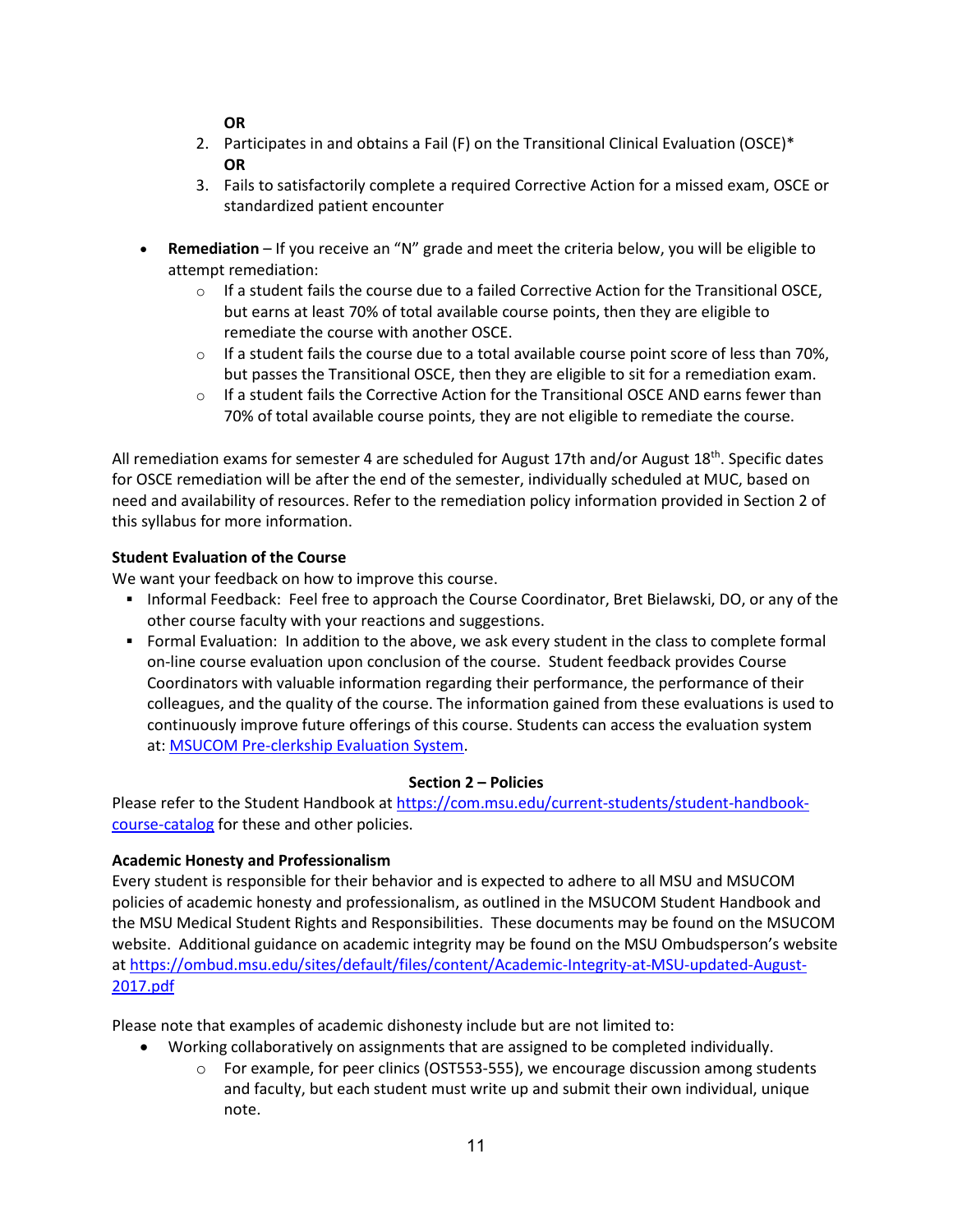- Documenting elements of the history that were not actually asked of the patient
- Documenting elements of the physical examination that were not actually performed on the patient
- Providing other current or future students with information regarding OSCE cases or written exam questions
- Attempting to record, photograph, screenshot, or otherwise reproduce an exam item for any reason, including for your personal use
- During written examinations- accessing notes, published materials, or electronic devices, observing answers recorded by other students, or communicating with fellow students or other individuals
- Course leadership reserves the right to review the video recordings of any simulation encounters for any reason.

Incidents of academic dishonesty or professional misconduct will be addressed by the faculty, administration, or staff; such action may include, but is not limited to: giving a failing grade, referring a student for judicial review, directing the student to the Associate Dean of Medical Education, evaluation by the Committee on Student Evaluation, and other actions outlined in the Medical Student Rights and Responsibilities document.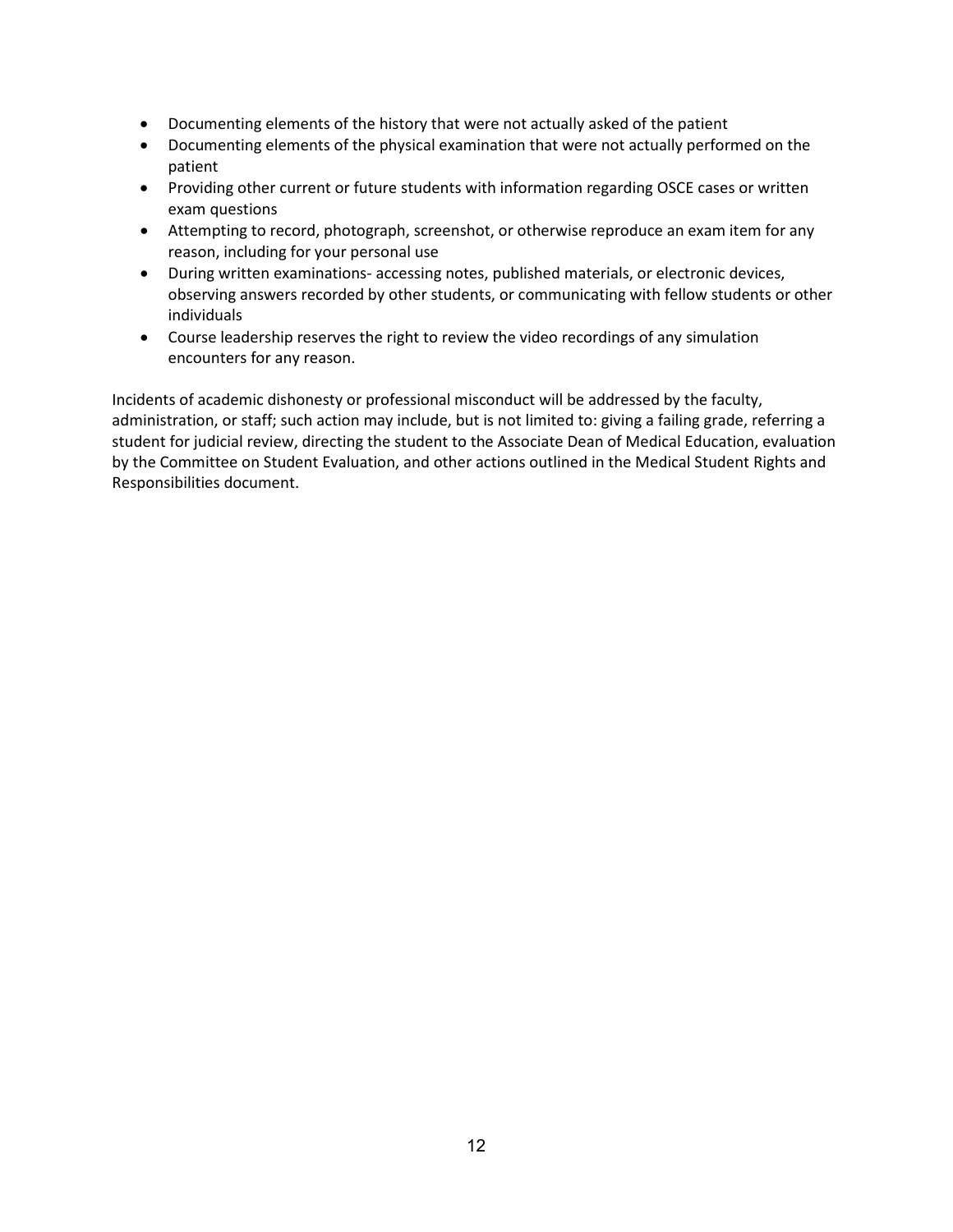# <span id="page-12-0"></span>**Types of Class Sessions**

MSUCOM designates lectures and other class sessions by their delivery method. While additional terms may be used in a specific course, the following will provide general guidance to the type of session:

- Live or livestream lecture: broadcast at a designated time; intended to be viewed synchronously
- Online Lecture: recorded content, may be viewed asynchronously
- Webinar: more interactive session where student participation is expected
- Lab: may refer to on-site clinical skills training or online lab session; see details

# **Changes to Course Schedule or Requirements**

Due to external circumstances, the course requirements published in the course syllabus and/or course schedule may be subject to change. Timely notification Communication regarding changes will be provided to enrolled students via the course D2L site and/or email. Any changes made will consider the MSU Code of Teaching Responsibility and the MSU Medical Students Rights and Responsibilities.

# <span id="page-12-1"></span>**Mandatory and Optional Class Sessions**

All lectures and other class sessions are considered to be integral to the course, and students are expected to attend, view, or participate in each session. Some sessions are designated as "mandatory" in that attendance at the session on the scheduled date and time is required. Depending on the course, a student may earn points for attending or participating in a mandatory session or may lose points for failing to attend or participate. Availability of make-up points for missed sessions is at the discretion of the course coordinator. Optional class sessions are offered by faculty to assist students in learning or reviewing course content.

# <span id="page-12-2"></span>**Absences from Mandatory and Examinations/Assessments**

It is the responsibility of the student to know which class sessions are deemed as mandatory and comply with the MSUCOM policy regarding absences from mandatory sessions and examinations. This policy may be found in the MSUCOM Student Handbook on the MSUCOM website. Requests for an excused absence must be submitted via the [student portal.](https://studentportal.com.msu.edu/)

### <span id="page-12-3"></span>**Computer-Based Testing**

It is the responsibility of each student to know and comply with the MSUCOM policy on computer-based testing. This policy may be found in the MSUCOM Student Handbook on the MSUCOM website.

Administration of quizzes, examinations, and other assessments may be self-proctored, virtual proctored, or classroom proctored. Regardless of the proctoring method, you are expected to take the exam in a quiet, private setting. Just like in a proctored exam, you are not to access notes, textbooks, references, your phone, or other materials, and you are not to interact with fellow students or others. Remember that integrity is defined as what you do when no one is looking.

You are also expected to not record, photograph, take screen shots, make notes of, or otherwise attempt to make a copy of any exam item for any purpose, including your personal use. A student who is discovered to have cheated or breached exam security will be subject to formal disciplinary action, up to and including dismissal from MSUCOM.

If you have concerns or evidence of an exam security breach on this or any exam, you may report that to an MSUCOM administrator or through the online concern form.

# <span id="page-12-4"></span>**Medical Student Rights and Responsibilities**

If problems arise between instructor and student, both should attempt to resolve them by informal,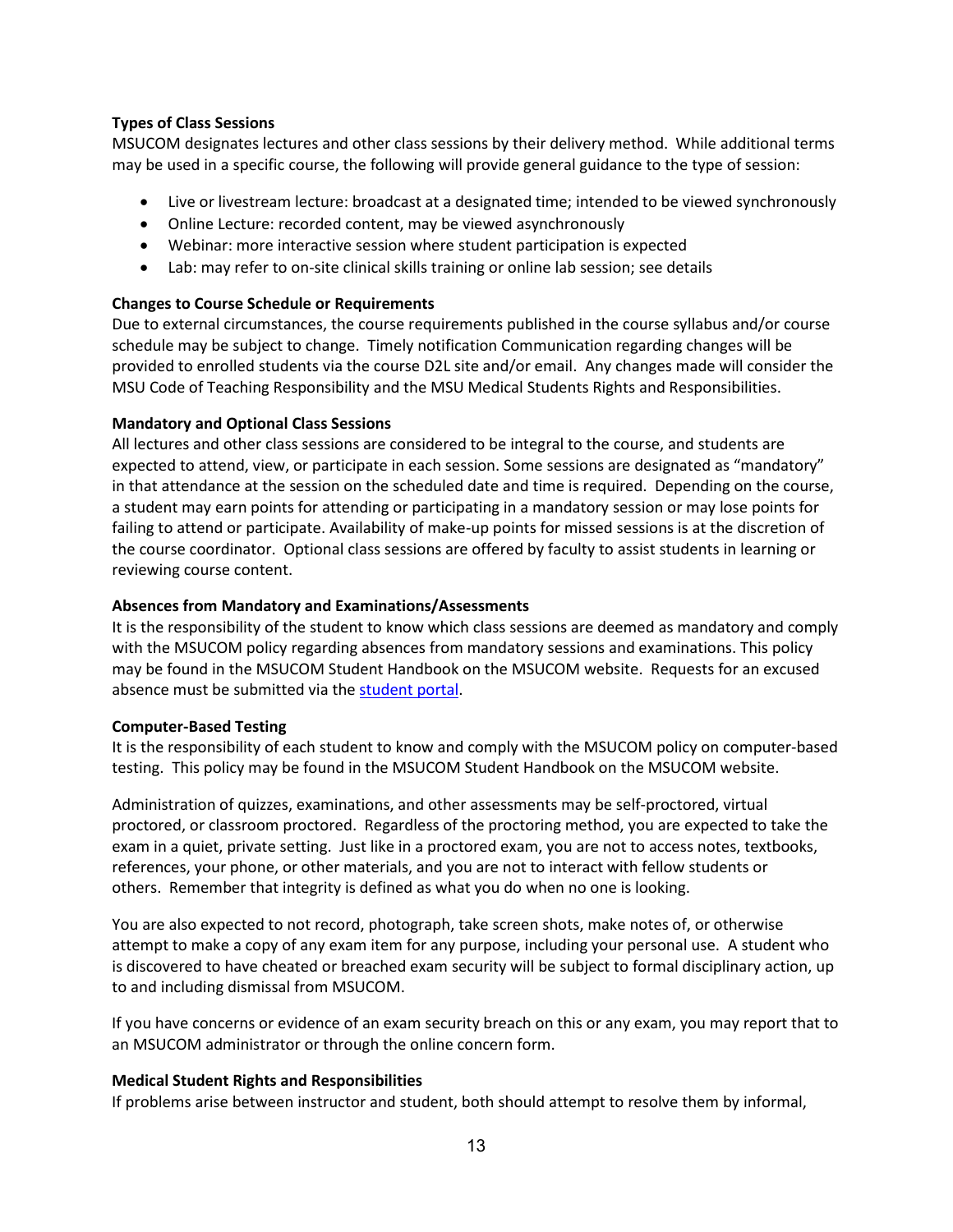direct discussions. If the problems remain unsolved, the Associate Dean for Medical Education and/or the MSU Ombudsperson may be consulted. The MSU Medical Student Rights and Responsibilities (MSRR) document defines processes for additional steps, including submission of a formal grievance. The MSSR may be found in the MSUCOM Student Handbook and online at splife.studentlife.msu.edu.

# **iClicker Student Policy**

It is your responsibility to know and comply with the iClicker Student Policy. This policy may be found in the MSUCOM Student Handbook. If you forget your device or if it does not work, for whatever reason, no make-up experiences will be provided, and no points will be given.

If iClicker Student is used to take attendance for an on-campus event, you will be expected to arrive to the physical location on time and to stay for the duration of the assigned activity. If iClicker Student is used to take attendance for an online event, you will be expected to start the session at the scheduled time and participate for the duration of the assigned activity.

As a matter of professionalism, please note that under no circumstances should you provide access to your iClicker Student account to another student by sharing your device and/or account login, nor should you accept another student's device or login credentials to access iClicker Student on their behalf. Answering questions or checking in for attendance on behalf of another student by using their device or account is considered to be academic dishonesty and may result in disciplinary action up to and including dismissal from the college.

# <span id="page-13-0"></span>**Remediation**

The MSUCOM Policy for Retention, Promotion and Graduation requires successful completion of each required course to progress in the curriculum. If you receive an "N" grade in a course, that grade will be recorded on your official transcript; you must meet the course requirement by successfully remediating or repeating the course.

Eligibility to attempt remediation of the course is determined by criteria described in the "Course Grades" section of the syllabus. If you are not eligible to attempt remediation, or if you fail the remediation, you must retake the course, provided you are eligible to continue in the program as determined by the Committee on Student Evaluation.

### <span id="page-13-1"></span>**Student Safety and Well-being**

The MSUCOM website and Student Handbook provide information on student safety, campus security, access to medical care and counseling services, and to policies on injuries and exposures. If you have an injury or acute illness on campus, an incident report should be completed. The form is available on the MSUCOM intranet or from Academic Programs.

### <span id="page-13-2"></span>**Academic Support Resources at MSUCOM**

As a way to acclimate you to the curriculum at MSUCOM, we have created a program called On Target: <https://michiganstate.sharepoint.com/sites/OnTargetforAcademicSuccess>

On this site you will find semester roadmaps which gives a general overview of each semester, tools needed to be successful in the curriculum and targeted resources for your unique learning situation. In each semester's road map, you will also find course expectations, tips for success, potential trouble spots, longitudinal course integration, and specific course study guides.